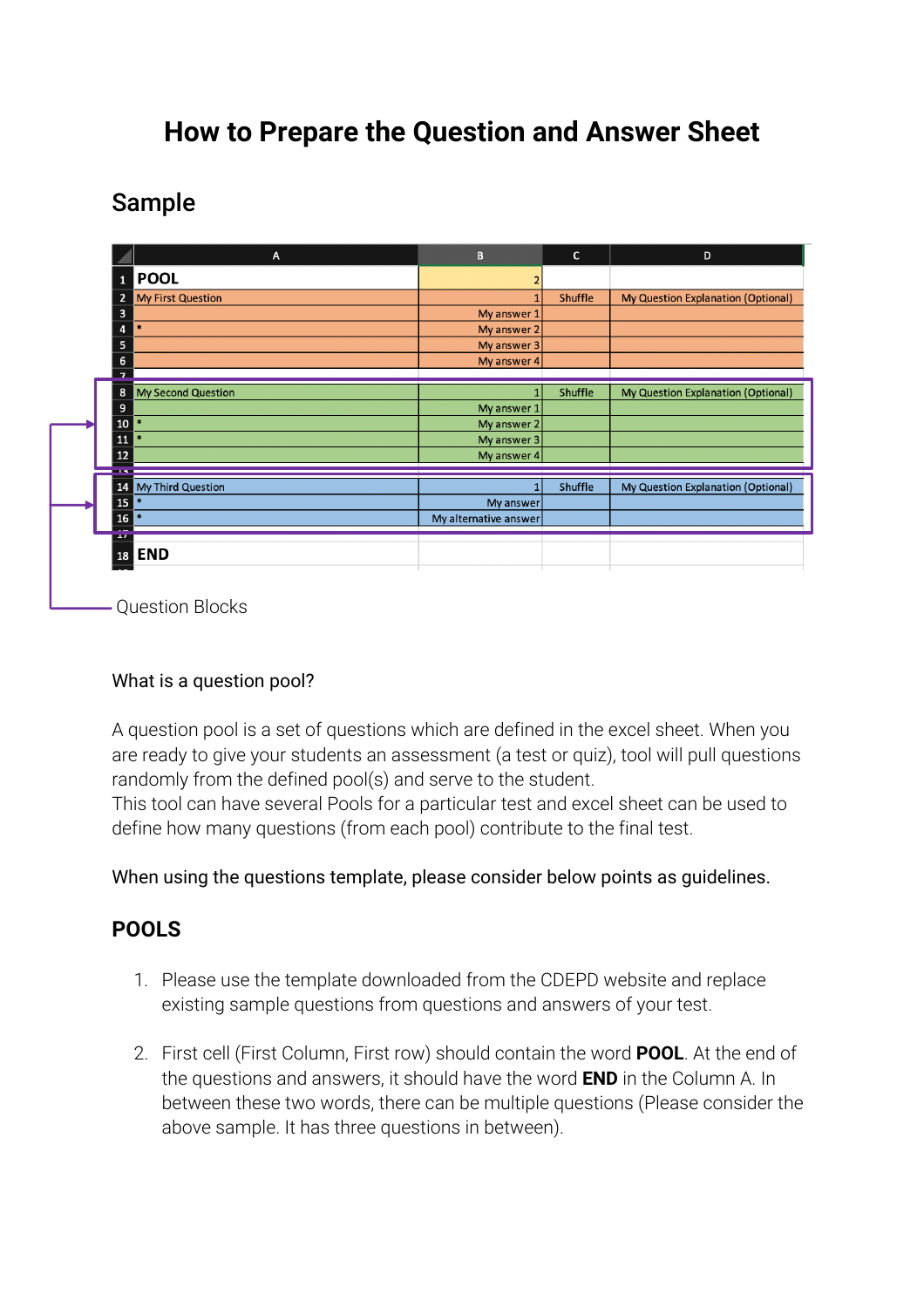3. In the same row of the word **POOL**, Column B (Highlighted with Yellow) should denote how many questions this pool should contribute to the final test. According to the above example, I have mentioned that this pool should contribute 2 questions randomly (Out of 3 questions) to the final test.

*Note: You can define several Pools in a single excel sheet*.

## **QUESTIONS AND ANSWERS**

| 2 My First Question |             | Shuffle | My Question Explanation (Optional) |
|---------------------|-------------|---------|------------------------------------|
|                     | My answer 1 |         |                                    |
|                     | My answer 2 |         |                                    |
|                     | My answer 3 |         |                                    |
|                     | My answer 4 |         |                                    |
|                     |             |         |                                    |

- 4. After the word Pool, you can start to add question and answers. Each question block should be separated with an empty row. A question block should contain below details (Please consider the above image).
	- Column A First Row of the Question: Your Question
	- Column B First Row of the Question: How many marks student will get if he answers this question correctly. If all questions are equally weighed, keep this as 1 in all questions in all pools of a test.
	- Column C First Row of the Question: Should randomize the order of the answer. This is **optional** and if you do not need to shuffle answers, keep this cell blank.
	- Column D First Row of the Question: Explanation of the correct answer. This is **optional** and if you do not need to add an explanation, keep this cell blank.
	- Column B After the First Row of the Question: Answers of the question.
	- Column A After the First Row of the Question: Use asterisk  $(*)$  mark to denote the correct answer in front of the correct answer. In the above Sample, My answer 2 is the correct one and has used \* mark to denote that.

## **FAQs**

1. How many questions a single pool can have?

A single pool can have unlimited questions. But each question should be separated with an empty row.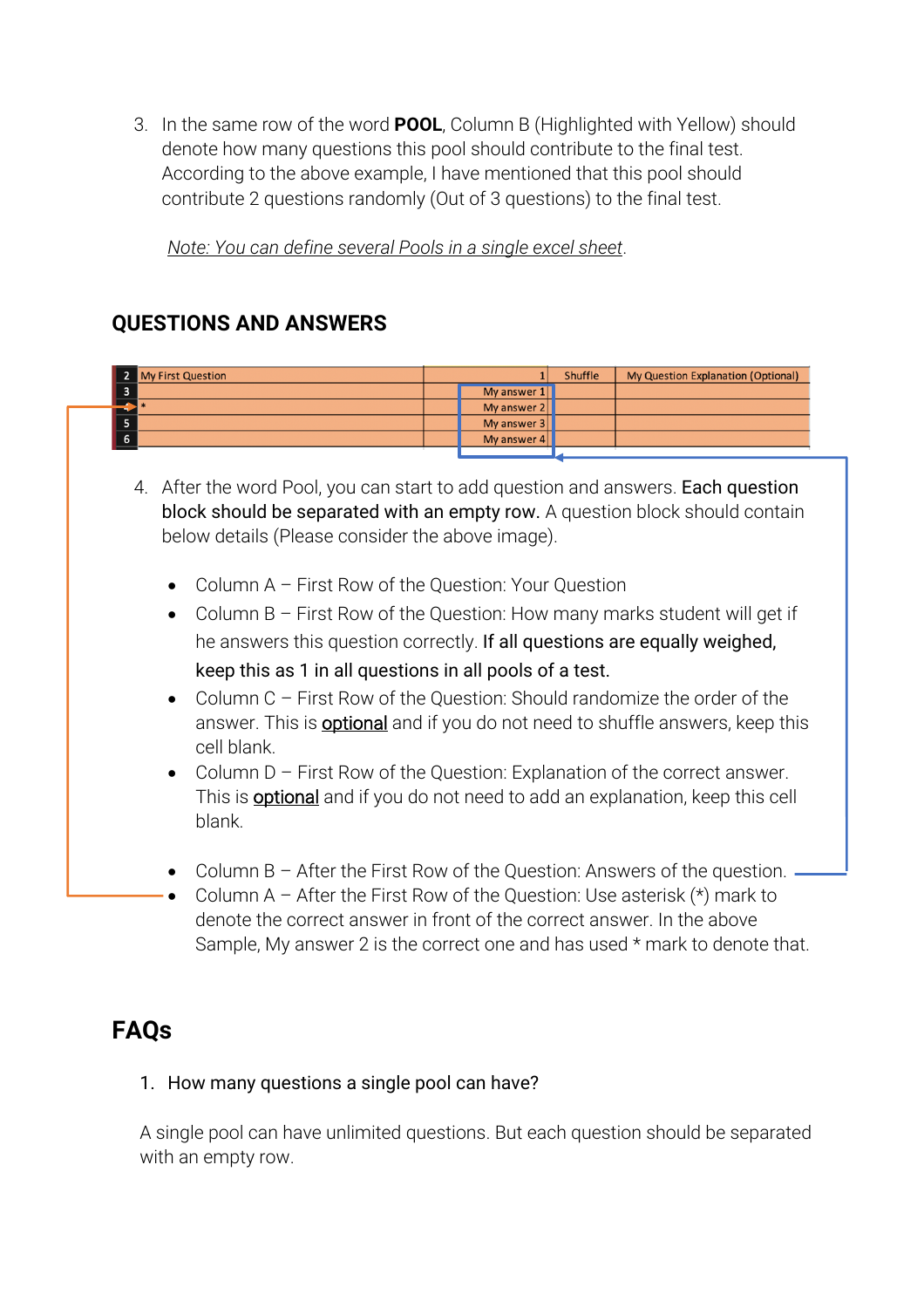### 2. How do I make True/False, Multiple Choice and Fill in the blank questions?

**True/ False**: Add true false as your answers in a question block and use  $*$  mark in front of the true. Just like the Orange question block above.

**Multiple Choice (Choose One):** Similar to the Orange question block above.

Multiple Choice (Choose Many): Similar to the Green question block above. Have used multiple \* marks to denote correct answers.

**Fill-in-the-blank:** Similar to the blue question block. All answers are marked with \* symbols. Generally we use two answers for such questions. First one is the obvious answer. Second one is the alternative answer. But since there can be several multiple alternative answers, you can add them as 3<sup>rd</sup>, 4<sup>th</sup> answers.

### 3. How many answers a single question block support?

One question can have one to many answers. As this says, each question should have at least one answer.

### 4. How may pools can we create in a single excel file?

As you know, an excel file can have several sheets. So this tool will always consider the first sheet only.

So, you can define all your pools (One to many) in the first sheet only.

|                 | 8 My Second Question |             | <b>Shuffle</b> | My Question Explanation (Optional) |
|-----------------|----------------------|-------------|----------------|------------------------------------|
| $\overline{9}$  |                      | My answer 1 |                |                                    |
| 10              |                      | My answer 2 |                |                                    |
| $\frac{11}{1}$  |                      | My answer 3 |                |                                    |
| $\overline{12}$ |                      | My answer 4 |                |                                    |

### 5. How do I provide partial marks for a Multiple Choice (Choose Many) question?

Add the tilde symbol  $(\sim)$  in front of marks that the Multiple Choice (Choose Many) question carries (Ex:  $\sim$ 1). Using this symbol, student will get partial marks based on their answers (Ex: if a student only selected My answer 2, he/she will get 0.75). Marks will be calculated using,

$$
marks = 1/n
$$

equation. (where n is the number of choices).